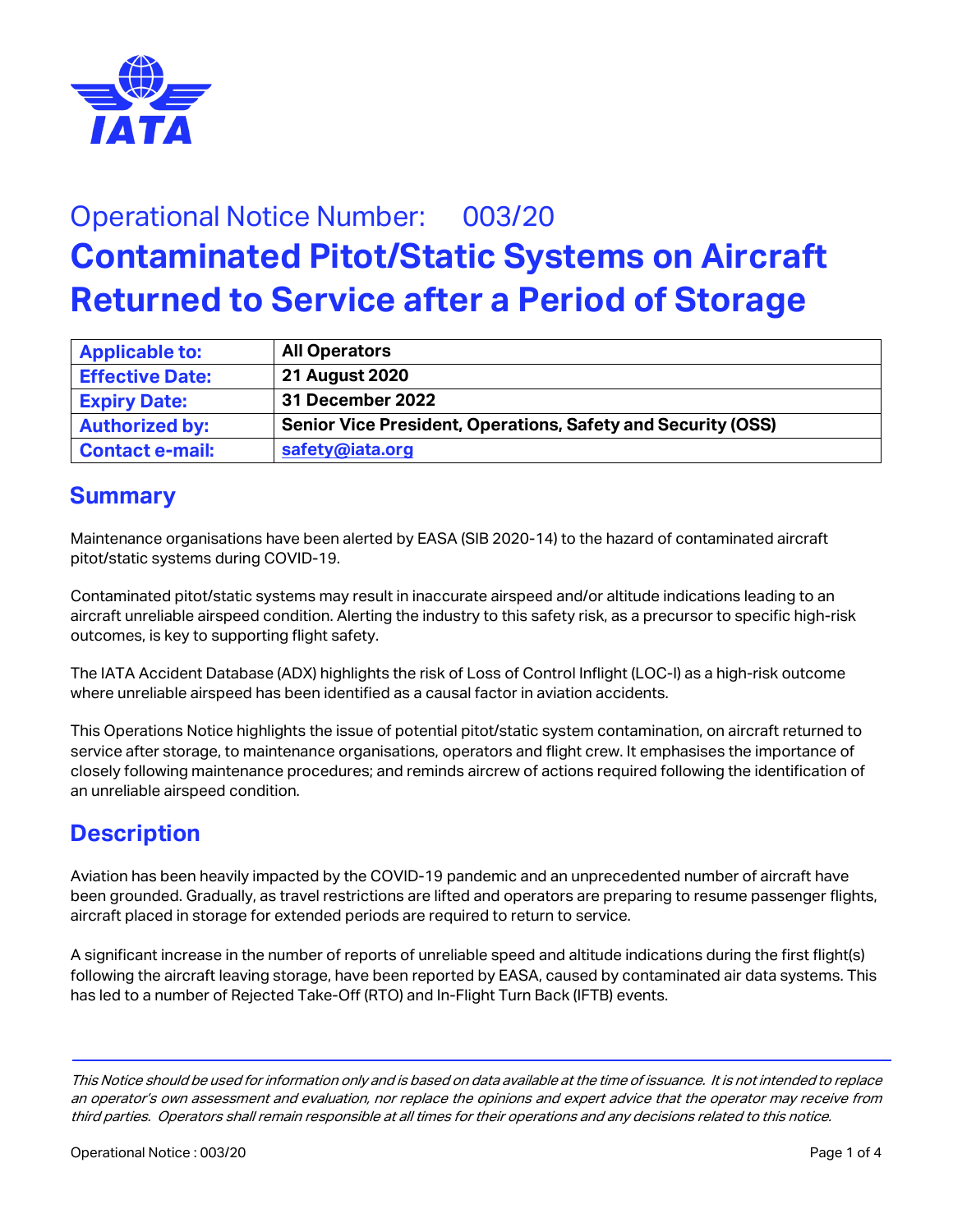

Most reported events concern the accumulation of foreign objects, such as insect nests, in pitot/static systems. This contamination caused obstruction of pitot probes and static ports, in some cases on multiple systems, even when protective covers were installed. The risk of such contamination was increased, if the aircraft storage/destorage procedures were not correctly applied at the beginning, during or at the end of the storage period.

Events related to contaminated pitot/static systems occurs at a time when many flight crew have been furloughed or have experienced reduced flying. It is critical that, in a period of reduced recency, flight crew are fully aware of potential hazards and are well versed in mitigating actions.

IATA urges operators to highlight this issue, via technical bulletin or special briefing material, to all concerned operational personnel. In particular, maintenance personnel should be reminded to strictly follow maintenance protocols and flight crew to apply standard operating procedures (SOP).

## **Unreliable Airspeed as a Factor Contributing to Loss of Control in Flight (LOC-I) Accidents**

A review of the IATA Accident Database (ADX) identifies LOC-I accidents as the primary fatality risk category in the last 5 years (2015-2019). It is responsible for an average of 4 accidents and 156 fatalities annually.

**Threat Category** 

The top common contributing factors in the Undesired Aircraft States and Threat categories are:



#### **Undesired Aircraft States Category**

Unreliable airspeed and altitude indications are key contributing factors leading to LOC-I and CFIT accidents in the past.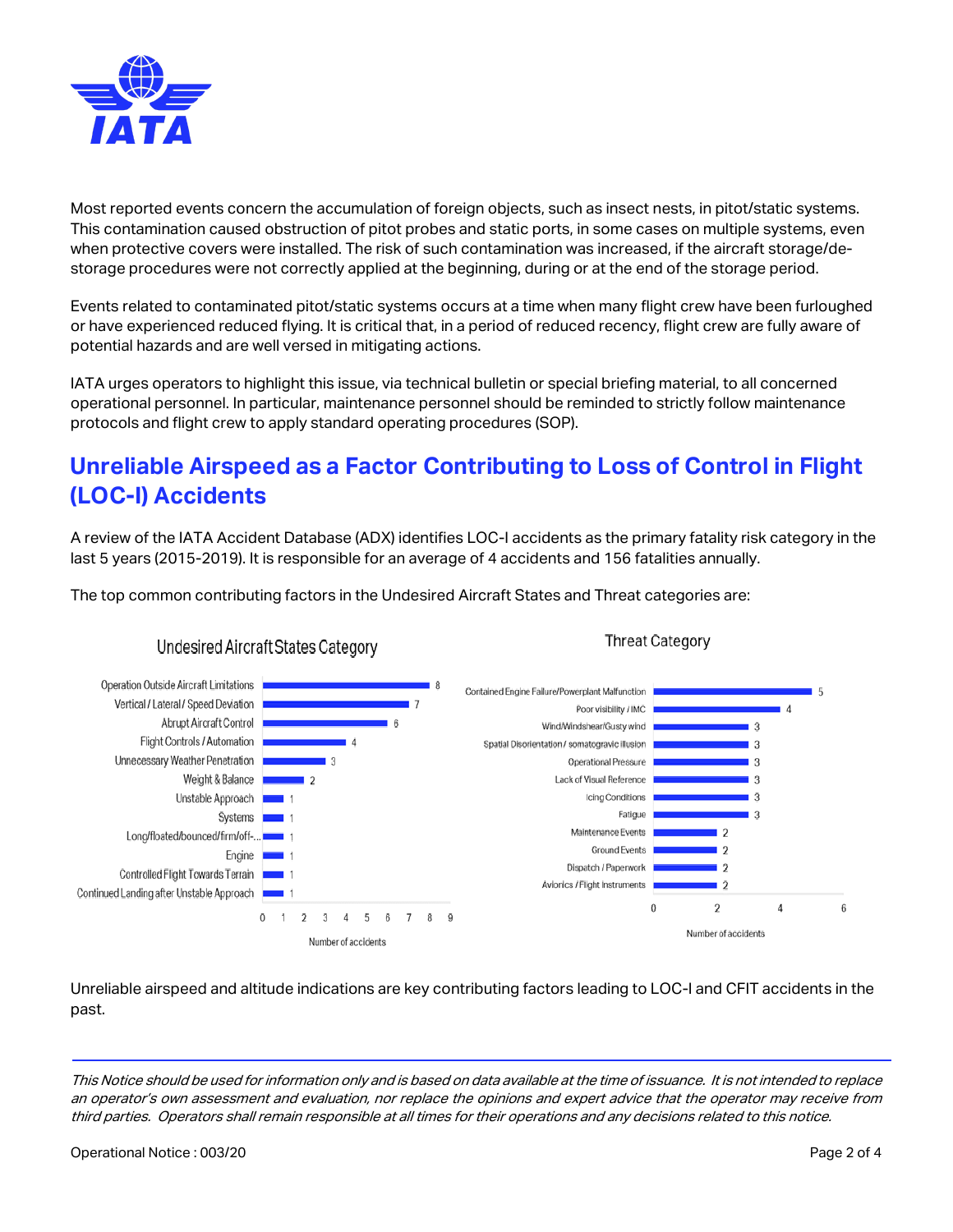

#### **Recommendations and Mitigating Actions**

• Maintenance Organizations:

EASA has released a [Safety Information Bulletin on 'Pitot-Static Issues After Storage due to the](https://ad.easa.europa.eu/ad/2020-14)  [COVID-19 Pandemic'](https://ad.easa.europa.eu/ad/2020-14) highlighting the issue of contaminated pitot/static systems.

It recommends that maintenance organizations "carefully follow the maintenance instructions for cleaning and inspecting the pitot static system during the return back to service of aircraft, including new and recently updated guidance/recommendations from the TC holders and/or design approval holders."

If contamination of the air data system/pitot static probes is suspected, maintenance organizations should assess if the maintenance instructions are adequate to the situation, contacting the type certificate holders and/or design approval holders for further instructions, as necessary.

- **Flight Crew:** 
	- Conduct through pre-flight checks on pitot/static systems before flight especially if the aircraft has just, or recently, returned to service.
	- Ensure, pre-flight, that thorough Threat and Error Management (TEM) briefings include the identification of an unreliable airspeed condition and the appropriate response. This should include but not be limited to:
		- ‑ Cross-check of airspeed during take-off roll, as per SOP, and what actions to take if a discrepancy is identified;
		- ‑ Rejected Take Off (RTO) procedure;
		- Unreliable Airspeed/Altitude indications including memory items.
	- Reinforce, where necessary, identified training objectives relating to unreliable airspeed/altitude indications.
- Operators:
	- Consult your internal Flight Operations Quality Assurance/Flight Data Monitoring (FOQA/FDM) systems